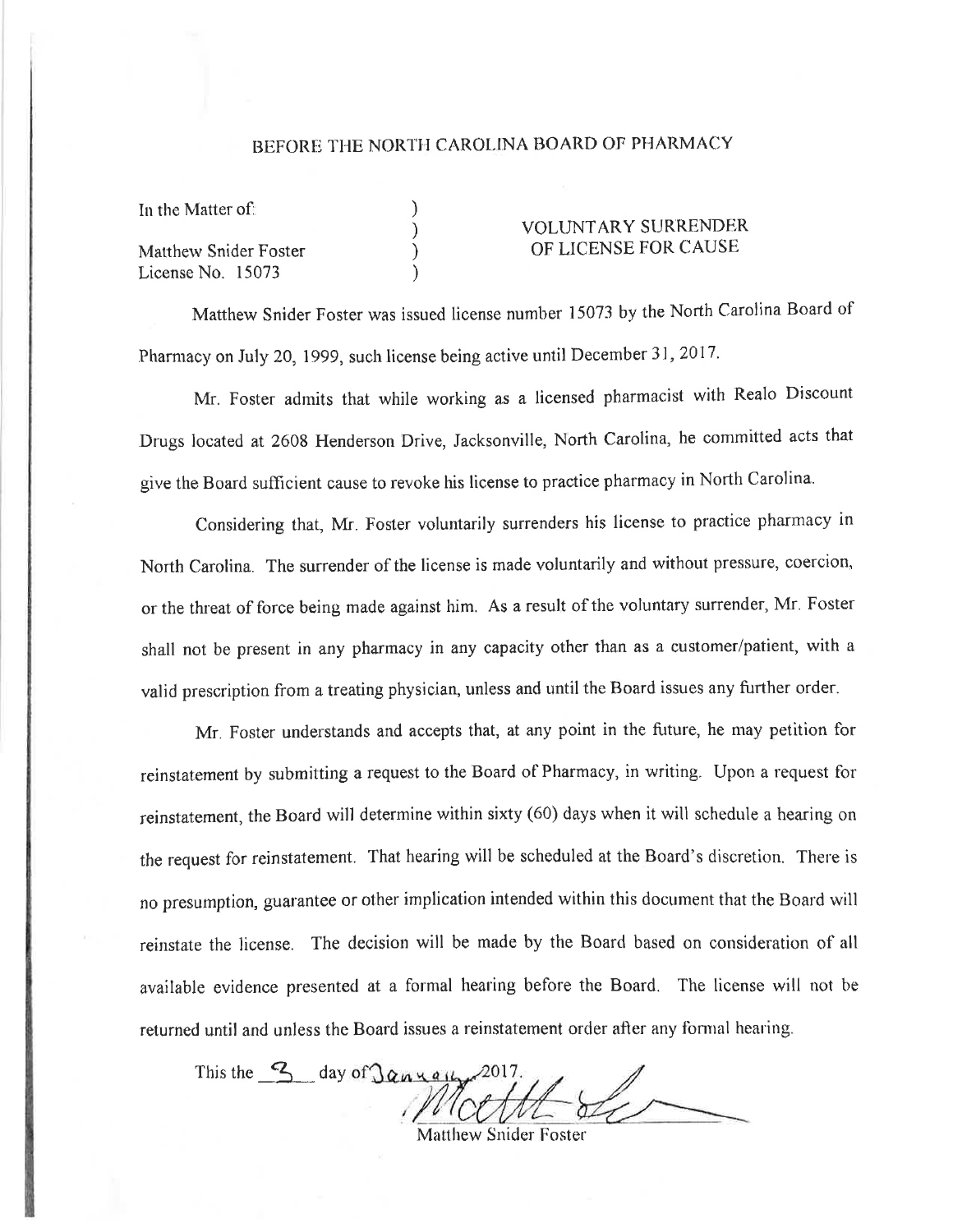## **CERTIFICATE OF SERVICE**

I certify that on this the 3 day of January, 2017, I hand served a copy of the

Voluntary Surrender License No. 15073, upon Respondent Matthew Snider Foster.

Aabiene

Maria Fabiano Investigator North Carolina Board of Pharmacy